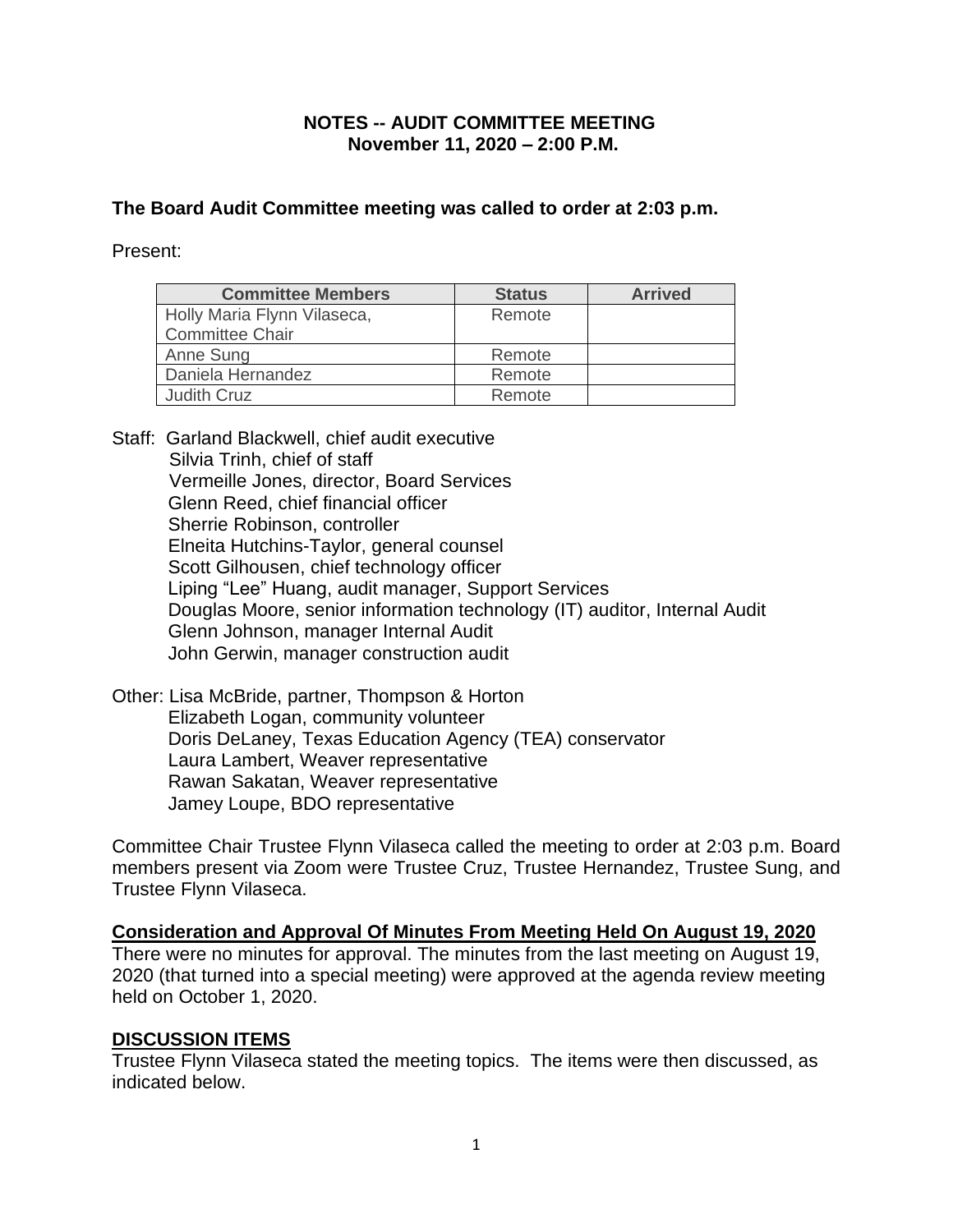• **Receive Year-End Update Of Comprehensive Annual Financial Report Audit** (presentation by Laura Lambert, Weaver representative)

Trustee Flynn Vilaseca: Board Services has also sent this report to the full Board of Education.

Laura Lambert: Provided a quick overview of the financial report that had been sent to the full Board of Education indicating that the statement of net position was \$1.6 billion, and the total increase for the year was \$174 million. She then continued with the Audit Committee presentation on audit progress, audit results and communications, financial highlights, and upcoming changes.

Audit Schedule: Interim field work was done in June and July and year-end field work was done in September and October. The report will be issued to the board tomorrow (November 12, 2020), followed by a discussion of developments and preparation for the next season.

Audit Process

- Audit Standards. Generally Accepted Auditing Standards and Generally Accepted Government Auditing Standards
- **EXT** Single Audit. Performed in accordance with the Uniform Administrative Requirements
- Compliance. Tests of the district's compliance with certain provisions of laws, regulations, contracts, and grant agreements
- Follows a risk-based approach
- Tested Internal Controls over financial reporting and compliance
- **EXECTE TESTED COMPLIANCE With major program requirements**

#### Audit Results and Communications

- Financial statement: Identified material weaknesses and significant deficiencies.
- **EXECTE 15 Federal and state awards: Three federal major programs were tested: Child** Nutrition Cluster, Child and Adult Care Food Program, and Elementary and Secondary School Emergency Relief Fund. Two state major programs were tested: Texas Home Visit Program and School Lunch Matching.
- Findings: *Material weaknesses*: (1) improperly recorded capital leases and (2) some goods and services were marked as received but were not actually received. *Significant deficiencies*: (1) three checks were not deposited in a timely manner and (2) receivables from the City of Houston were not evaluated for collectability.
- New accounting standards. No changes in accounting policies. Due to the COVID pandemic, Governmental Accounting Standards Board (GASB) Statement No. 95 Postponement of the Effective Dates of Certain Authoritative Guidance, extended the effective date of GASB Statement No. 84.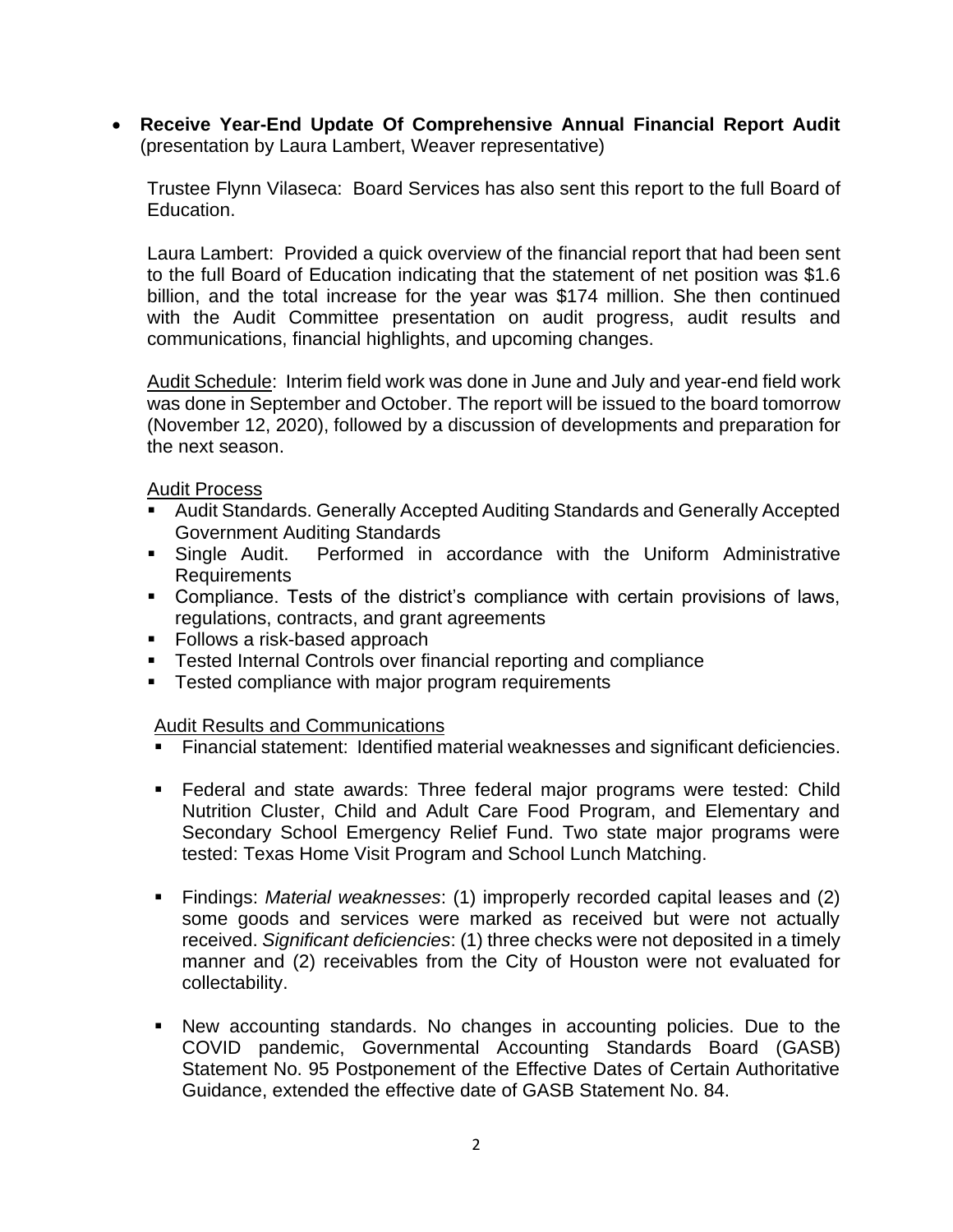- Management estimates. Found to be reasonable for Allowance for Uncollectible Receivables, and Foundation School Program revenue.
- Financial statement disclosures. The most significant sensitive disclosures: Employees' Retirement Plan, Commitments and Contingencies, and Subsequent Events.
- Corrected misstatements. In the Internal Service Fund and in the General Fund (for capital leases).
- Uncorrected misstatement. Related to the goods received. The adjustments affected the prior year period; however, the entries did not have a material impact and no prior period restatement was recorded. Activity was recorded in the current year so ending account balances as of June 30, 2020, are correct.

Financial Highlights

- Revenues. Total local programs increased over state programs. Property taxes are the largest part of the district's funding.
- Expenditures. Instruction and Curriculum remain the largest expense. One big decrease this year was water payments.
- Budget-to-actual. Revenues were higher than predicted and expenditures were lower than predicted.
- Fund balance changes. Fund balance has increased as the district looks to save money for potential additional expenditures, i.e., remote learning.

Upcoming Changes

- GASB Statement No. 84, Fiduciary Issues. Establishes criteria for identifying fiduciary activities of all state and local government, effective for periods beginning after December 15, 2019.
- GASB Statement No. 87, Leases. Establishes a single model for lease accounting, effective for periods beginning after June 15, 2021.

Liz Logan: Regarding the material weaknesses for leases. Was that primarily because things were recorded as an operating lease and they should have been evaluated to be a capital lease or were they just not recorded at all?

Laura Lambert: The one lease, the \$35 million lease, was recorded in the governmentwide but not the fund-level statement; it was a break in the transaction, not recorded on both sides.

Liz Logan: Thinking ahead to GASB 87, do you think there needs to be some training? Will they have to put a lot of effort into implementing it? What will be the impact around leases?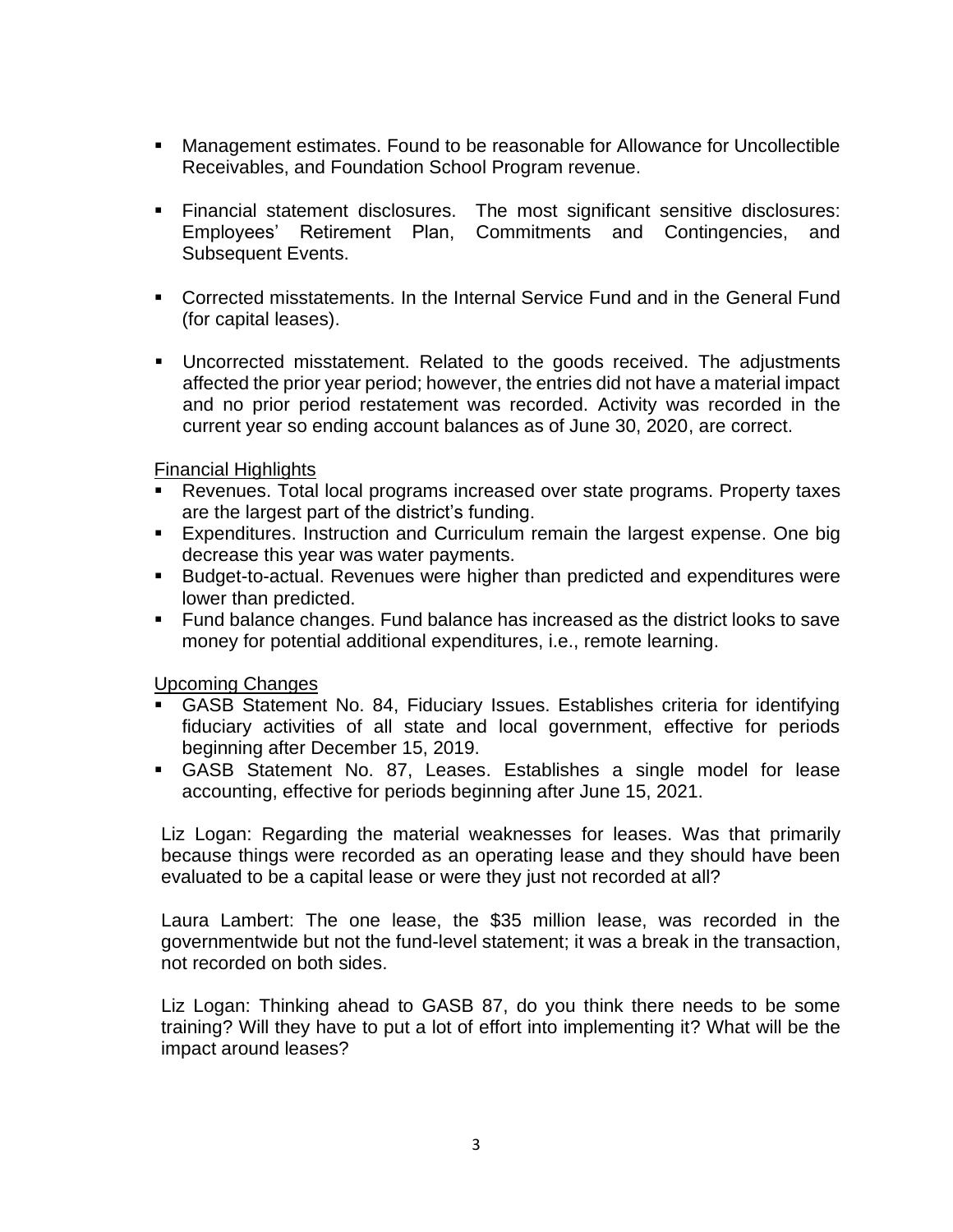Laura Lambert: I think it will cause some impact on the capital lease side. We have used data analytics to look for payments because not all leases will come through the controller's office. It will have an impact.

Liz Logan: When you have material weaknesses, what is the process for remediating them? Do you put together a plan to remediate them? Do you root-cause it? Is that something that we, as a committee, need to track quarterly to see if progress is made?

Laura Lambert: We sit down with management and discuss the causes because sometimes processes are in place for training or for reminding people of their responsibilities.

Sherrie Robinson: Regarding the two findings (goods receipt and holding checks), we are going to beef up our notices to departments and campuses and include more emphasis on that in our training. For leases, we have attended training on the new GASB 87. We will reach back out to Weaver at some point to make sure we are getting the accounting and recording down correctly. We always have the accounts receivable from City of Houston for crossing guards at the end of the year; they never pay all that we bill them. This year we received a receipt from them in October and we did not go back fast enough and adjust that receivable in deferred revenue. We will be on the lookout for that next year.

Liz Logan: The issue around the goods receipt, is that something that the three-way match feature in SAP could help with, or is that too much of a manual process that it will be really difficult to automate?

Sherrie Robinson: It would be difficult to automate it because, in this instance, the user was going into a construction project and doing the goods receipt for both the materials and the service before it was completed. The vendor did not provide the service and that is what caused this issue. We have already had meetings regarding waiting until all is complete to enter the goods receipt.

Trustee Sung: Any material weaknesses or significant deficiencies from the prior year you have reviewed and found sufficiently addressed this year?

Laura Lambert: That is correct.

Trustee Sung: I expected to see the decrease in expenditures for the 2019–2020 school year. I was surprised by the increase in revenue. Can you comment on what happened?

Sherrie Robinson: The increase in revenue was state revenue. I need to research which item that was; I can get that to you.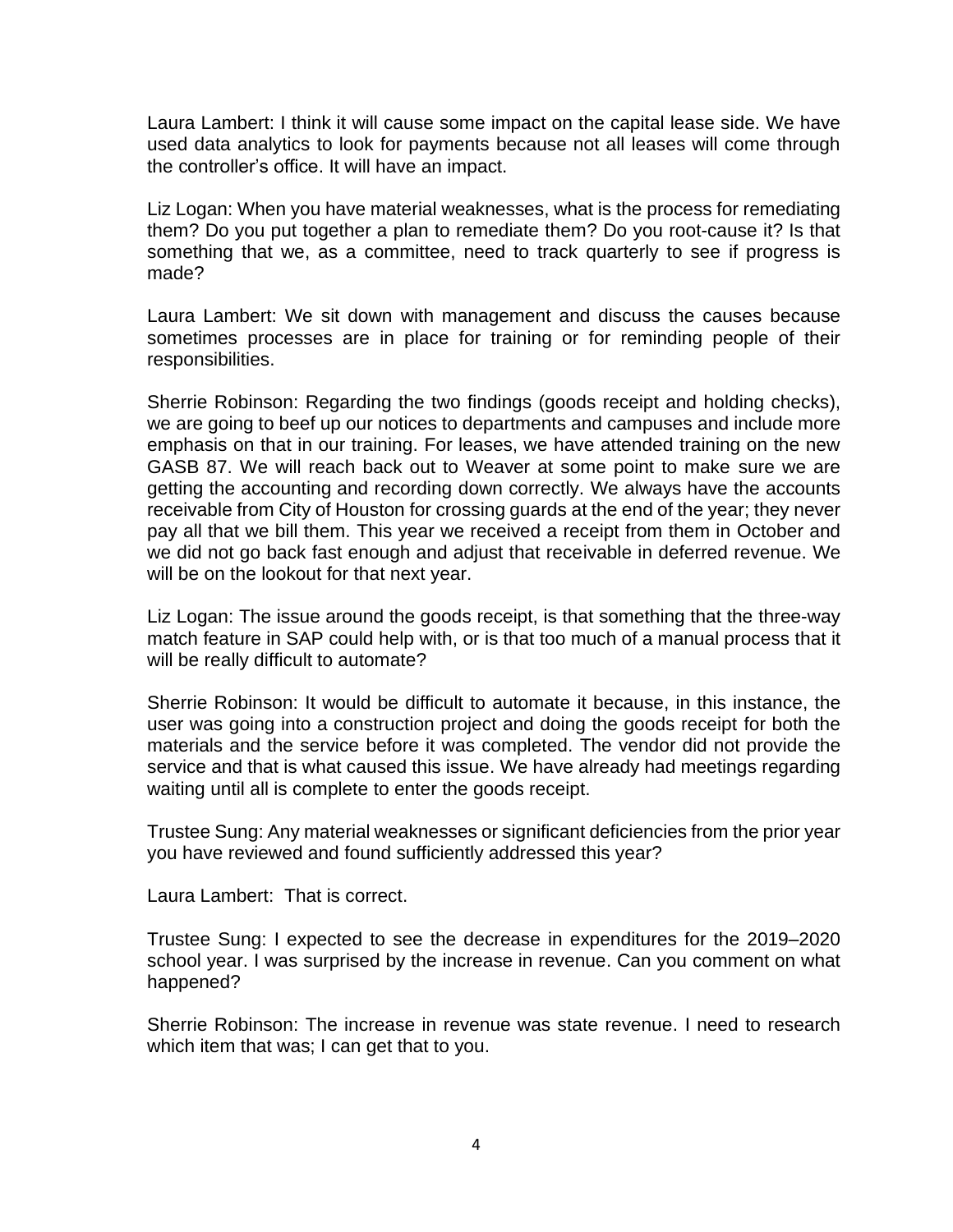Glenn Reed: Some were pass-through amounts, net zero. Some was from the Coronavirus relief funds from the state and some was from the change in the available school fund rate which generated more available school funds than we had expected.

Trustee Cruz: Significant differences? How significant is significant – what alarmlevel?

Laura Lambert: We look at it as there is something in the district's internal controls that would allow them to catch whatever it is that we found. Then we determine could it possibly have an impact on the financial statement.

Trustee Cruz: Asked Lisa McBride what is the role of the board regarding presentations to the Audit Committee. What should be done after the committee has this information?

Lisa McBride: The Audit Committee reports back to the board. The committee, along with the chief audit executive, monitor progress on the identified weaknesses with respect to this comprehensive audit, or any audit that is done. Management normally has a response, Internal Audit has recommendations, and management has adopted those recommendations. After an audit, Internal Audit periodically checks on the implementation of those recommendations and reports back to the committee and the full board. Part of your oversight is making sure of the relationship between the administration and Internal Audit on how to resolve something; what that plan is and is it being implemented.

Trustee Cruz: Did the full board receive this audit report and is it a public document?

Sherrie Robinson: Yes, they did. The auditor's opinion on this is a draft for now; after the board approves it tomorrow, we will insert the final audit opinion and it becomes a public document; we upload it to TEA and to our website.

Trustee Cruz: It is not a public document until we vote on it?

Sherrie Robinson: That is correct.

Liz Logan: Would it be helpful for the trustees to see the plan or the write-up of the material weaknesses and significant deficiencies and then every quarter to see progress to close?

Trustee Cruz: That makes sense to me.

Trustee Sung: Is there an administrative response included when this document becomes public?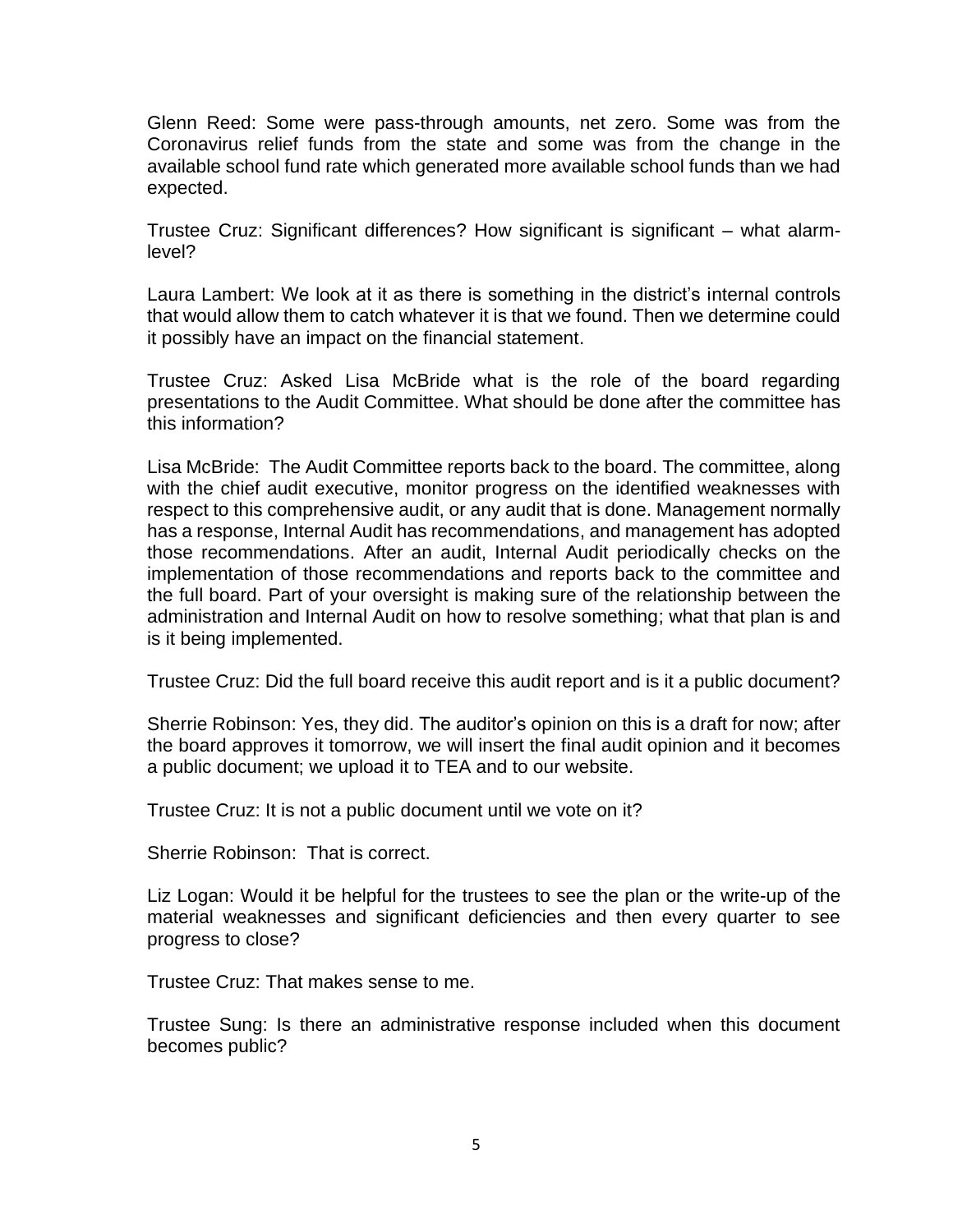Sherrie Robinson: Yes. It is in the compliance section of the audit. We are required to respond with corrective action plans.

Trustee Flynn Vilaseca: Do the corrective action plans go back to Weaver, TEA, our internal auditor who is monitoring that?

Sherrie Robinson: They are included when we submit our corrective action plan.

Trustee Sung: We could add these to our committee meetings or have a written report from Sherrie Robinson or do both.

Trustee Flynn Vilaseca: Asked Sherrie Robinson if she had a preference on how she would like to share the information.

Sherrie Robinson: Would be glad to prepare a written report for Garland Blackwell to present to the Audit Committee. A verbal report is also okay.

Trustee Flynn Vilaseca: We meet on a quarterly basis. Timeline is probably February, May, August, and November.

Trustee Flynn Vilaseca: Regarding the significant deficiency of \$3.1 million outstanding from the City of Houston. Has that money been recouped? Are we at a loss?

Laura Lambert: That is my understanding, that there is only a certain amount of money for the city.

Sherrie Robinson: That is correct and that happens every year. We bill them 100 percent of our crossing guard costs and they can only pay out a certain percentage each year to the various school districts depending on how much money they receive for that purpose.

Trustee Flynn Vilaseca: We look forward to receiving more updates on a quarterly basis in the future.

# • **THE INSTITUTE OF INTERNAL AUDITORS (IIA) ASSESSMENT REPORT – PARTIALLY CONFORMS ITEMS**

Garland Blackwell: We have seven items that are in process from the assessment that was done earlier this year and we have developed a plan to handle each of those items. Our goal is to get all of them remedied by June 30, 2021, and we fully expect to be able to do that. We are in the beginning phases of working on this.

Trustee Flynn Vilaseca: There are seven things to respond to here; there is also the audit plan, the strategic plan, and several other items that you are working on. What is the impact on all the work that is happening in the department?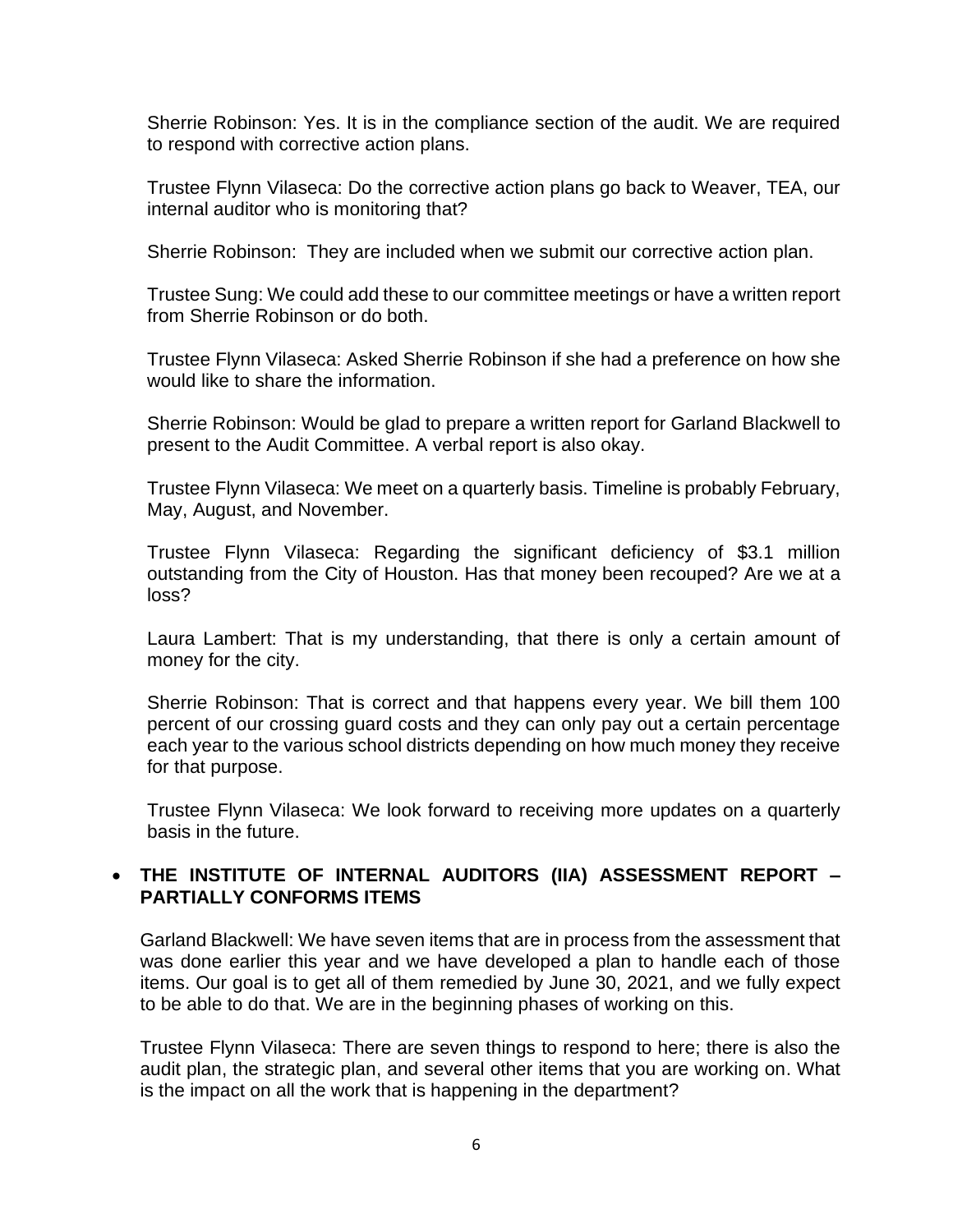Garland Blackwell: We are managing our time so that we fully expect to get all those things done. We currently do not see any impediments to getting them done by June 30, 2021.

Trustee Flynn Vilaseca: Once these things get remediated, do you go back and internally monitor or does the Institute of Internal Auditors (IIA) come back and spot check on how things are going or is it done in the next five years when they come back and do a full audit?

Garland Blackwell: We will schedule the IIA to come in five years unless the board or some other authority tells us to do it sooner, but I don't expect that to happen. We are strategically planning to make sure that all the action items are taken care of by June 30. [Requested Lee Huang to share the partially conform items.]

Lee Huang: [Enumerated the Partially Perform Codes] 2010, 2030, 2050, 2060, 2110, 2240, 2340, and 2420

Trustee Flynn Vilaseca: Namely, the partially conform high-level action items are: Planning; Resource Management, Coordination and Reliance; Reporting to Senior Management and the Board; Governance; Engagement Work Programs; Engagement Supervision; and Quality of Communication.

Liz Logan: How intensive (man hours) is it going to be – little fixes or will it take significant effort?

Garland Blackwell: They are very manageable and doable within this performance period. It is a team effort.

Trustee Flynn Vilaseca: Let's keep this as a standing item, integrate it in the summary report recommendations for the upcoming year, have it worked into the calendar as part of the standing agenda items until these get resolved, and get updates as to the corrective action plan for each of the outstanding items.

## • **2020 ANNUAL COMMITTEE REPORT TO THE BOARD**

Trustee Flynn Vilaseca: Between this meeting and the full board meeting in December, the Audit Committee prepares a high-level report that highlights the work and yearly accomplishments of the Audit Committee. It provides a list of the internal audits that are approved by the board and includes recommendations for the upcoming year. [She asked Mr. Blackwell to work on the Office of Internal Audit Report List and the department's accomplishments (for all of 2020); she will work on updating everything else.]

# • **BOARD MEMBER TRAINING**

Trustee Flynn Vilaseca: Set to go for December 1, 2020; it is an all-day training. Committee members as well as the full board may attend.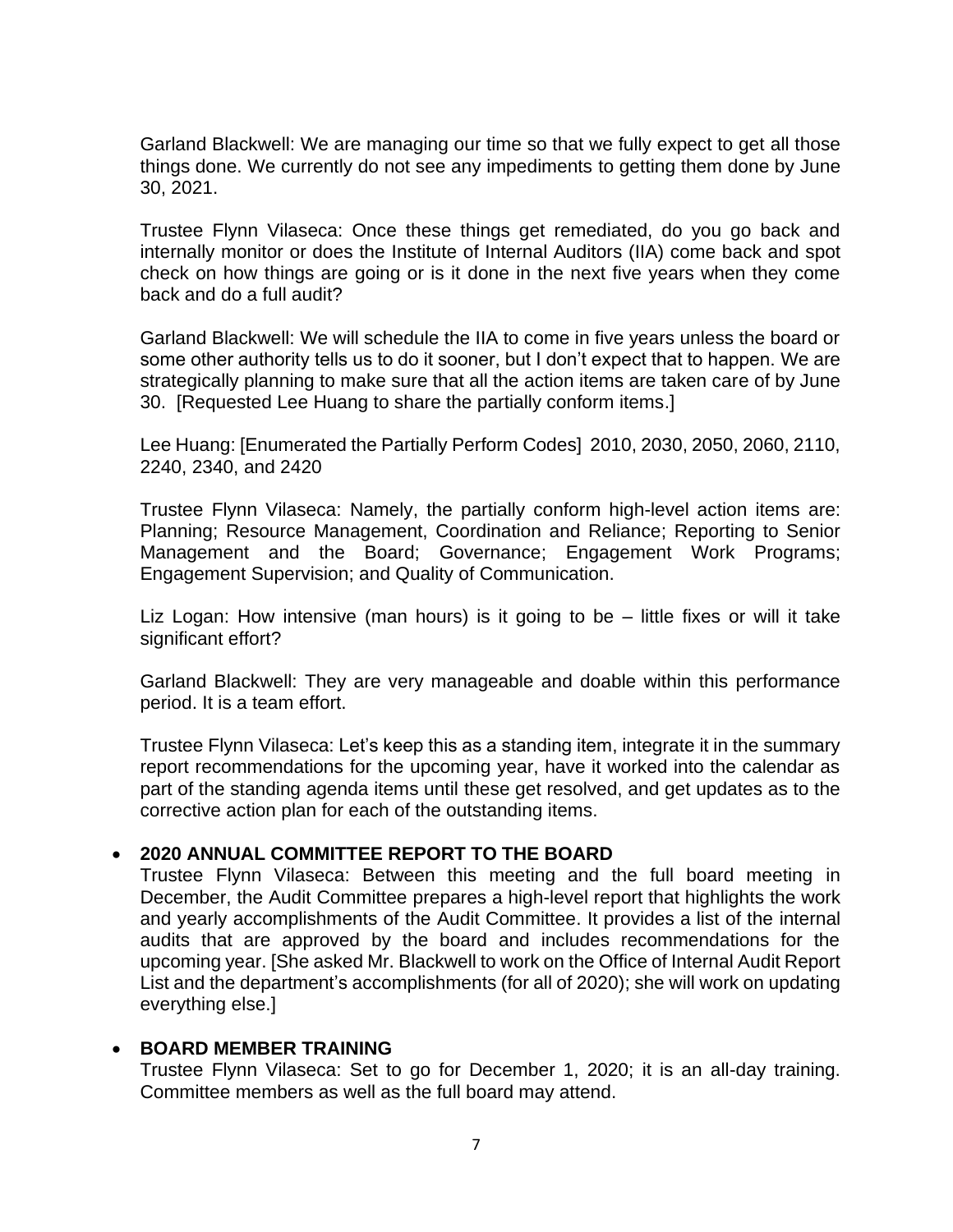Garland Blackwell: The training will be held on December 1 and the topic will be duties and responsibilities of audit committees. That topic was chosen because it is a refresher for existing members and new training for the new trustees on the committee. The start time has not been set, however, in the past trainings the time has been around 8:30 a.m. to 4:30 p.m. The training will be virtual.

Lisa McBride: We want to make sure that a quorum of the board can attend so we want to post, like a workshop posting. Since it is a virtual environment, we need to know, at the time of posting, if it is just going to be a committee meeting, or if it is going to be a board meeting.

Trustee Flynn Vilaseca: [She asked Vermeille Jones to reach out to board members regarding their attendance, indicating that it is OPTIONAL. They should respond by November 18, 2020.]

Trustee Flynn Vilaseca: Are there any continuing education hours for board members?

Garland Blackwell: Eight hours of continuing professional education credits will be provided to everyone who attends and a certificate to show that was awarded.

Trustee Flynn Vilaseca: Who is providing the training.

Garland Blackwell: The same gentleman who provided training last year, Robert Mainardi with Mainardi & Associates.

Trustee Flynn Vilaseca: Asked Mr. Blackwell to coordinate with Mr. Mainardi as this will probably be a public meeting with a Zoom link provided.

Lisa McBride: If a quorum of the board is not present, I would still recommend posting it as a committee meeting. The public would not be invited, but you would have a record of the meeting and can include it in your report. If he can join our Zoom link, it might be safer.

Trustee Cruz: Is it also possible to schedule this training for February or March 2021?

Garland Blackwell: Depends on his calendar; we can try to work with him.

Trustee Flynn Vilaseca: I think that would be a good idea for onboarding new members. Maybe schedule March to be safe.

## • **UPDATE ON COVID-19 AUDIT**

Garland Blackwell: This is the most important audit in the audit plan; it is being done across all four audit practices. Because of its breadth, an audit firm has been engaged to serve as overall audit manager; my team members are reporting up to that firm and that firm is reporting to me. We are currently in the planning phase of the audit, which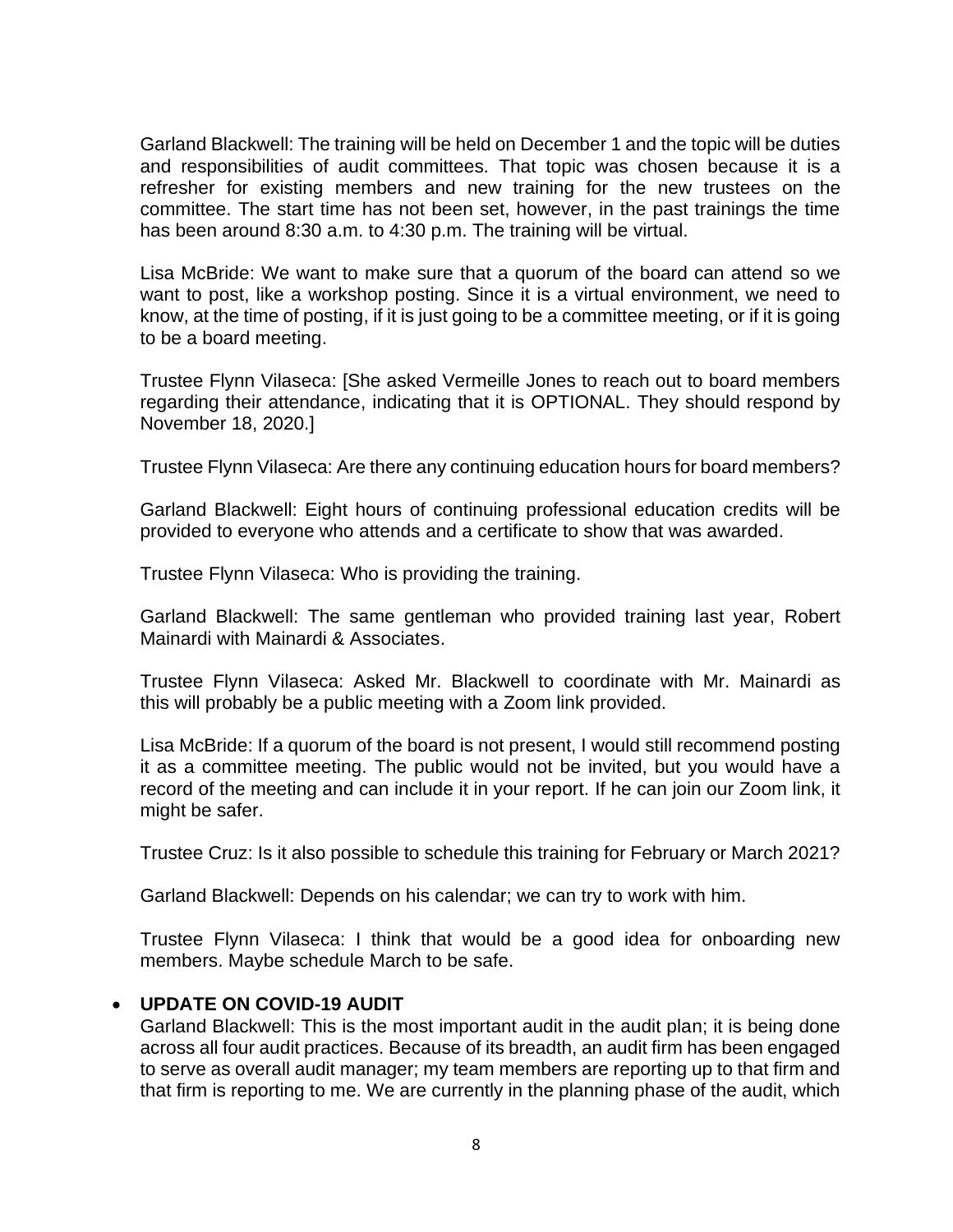includes making a formal announcement. The goal is to get it done this year, which ends June 30, 2021.

#### • **UPDATE ON 2020–2021 AUDIT PLAN**

Garland Blackwell: Should be able to complete our audit plan in all four audit practices including BDO with their IT audits that they do with Scott Gilhousen's team.

Lee Huang: For 2020-2021, there are currently 36 audits and one placeholder for construction audits. We will have additional IT audits after we have completed the risk assessments for 2021-2022. Risk assessments will be conducted by BDO. So far, there are five construction audits in process and 10 not started; four for application programs and six not started. For Finance and Operations, there are six started and four not started. For IT, there is one in process and one not started. Striving to complete the audit plan by June 30, 2021, and may have some wrap-up in July and August.

Trustee Sung: At our last meeting, you showed us progress of the prior year's audit plan. Are those complete now?

Lee Huang: Some are carry-forward to the 2020-2021 audits and the rest of them are in the reporting phase.

Trustee Flynn Vilaseca: Can you identify which ones are carried over?

Lee Huang: Education Programs (Teacher Appraisal Development System, Equity and Equality, and Campus Emergency Management); Financial & Operations (Facility Maintenance, E-Rate, Districtwide Activity Fund Reconciliation, Payroll for Terminated Employees, Payroll Overtime, and Accounts Payable).

John Gerwin: Construction Services: Job Order Contracts and the four Harvey schools)

Liz Logan: How many were there on the 2019–2020 plan; how many have carried over for 2020–2021?

John Gerwin: Braeburn, Kolter, Mitchell, Scarborough are in progress right now and they are follow-ups to those done in 2020.

Liz Logan: Outside of Construction Services, how many other audits rolled from 2020 to 2021?

Garland Blackwell: I believe there were three each in the other audit practices (three for Financial and Operations and three for Education Programs).

Glen Johnson: There are six audits that rolled forward from 2019–2020 for Financial and Operations.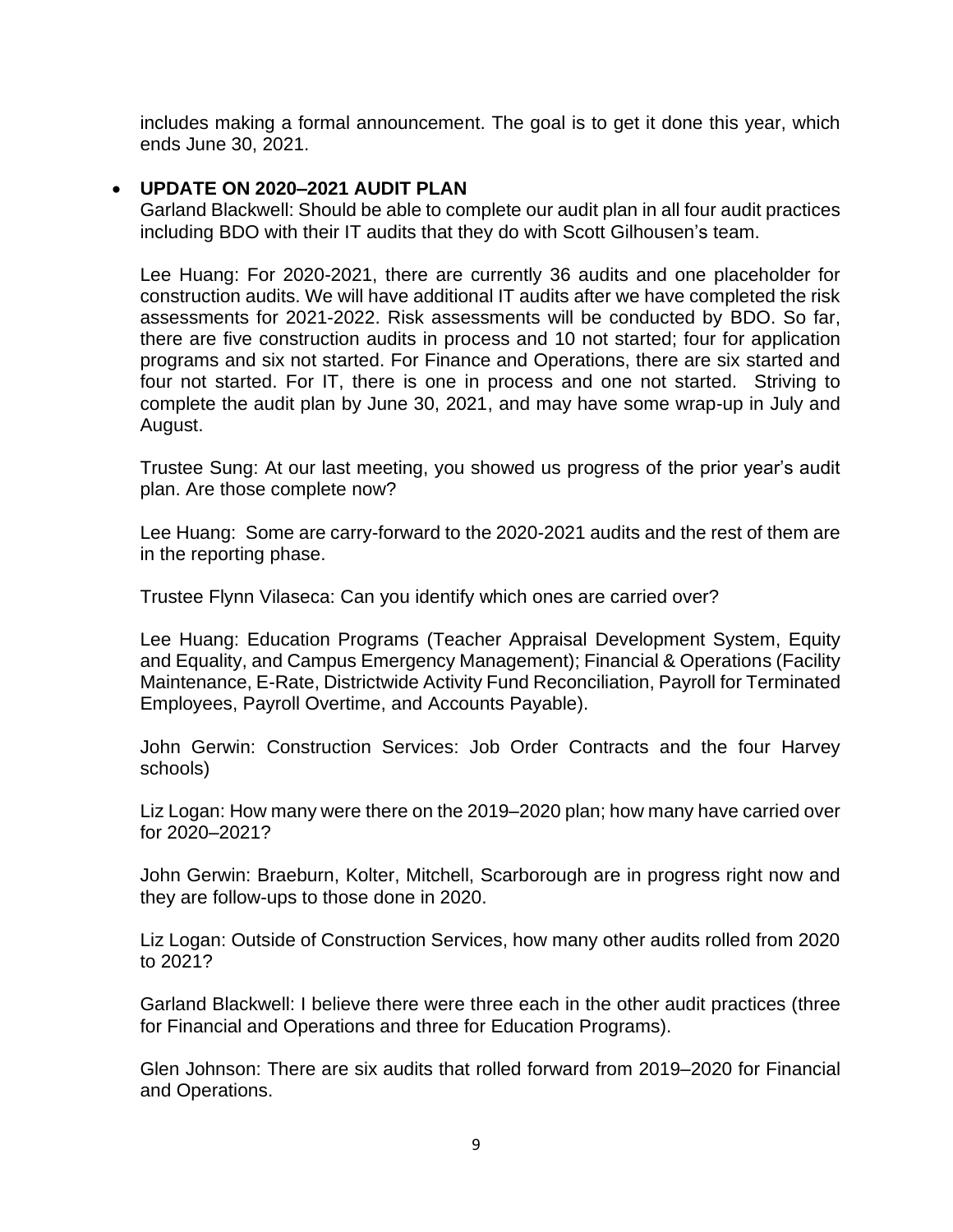Trustee Cruz: Is the dashboard updated with audit progress?

Lee Huang: We have a note that states that if the audit is in not-started phase, it will be carry-forward to the future audit plans when it is applicable. To specifically note each carry forward audit, we would need to enhance the Sharepoint functionality. We can include that as our enhancement plan going forward.

Trustee Cruz: It is up-to-date as far as whether it is completed or in progress?

Lee Huang: Yes.

Trustee Flynn Vilaseca: Can access to the dashboard be given to Ms. Logan?

- o Garland Blackwell: We can certainly give her read-only access. We need to follow the rules as to whether that will be allowed.
- o Lisa McBride: There is concern with providing access if any of the recommendations or responses delve into personnel/confidential issues or sensitive topics where legal advice is being provided (an issue of waiving attorneyclient privilege).
- o Liz Logan: A summary of audits and audit status; a snapshot would be okay; don't need details.
- o John Gerwin: Concerned with anything related to public exposure of audit workpapers that is exempt from any open record requests. Keep audit workpapers confidential.
- o Elneita Hutchins-Taylor: Agreed with Ms. McBride. Anything that might involve existing or potential litigation, personnel, or student issues we would not want to be on the portal. Must protect attorney-client privilege.

Trustee Sung: Is there a way to give access to dashboard numbers without access to click on links?

Douglas Moore: This version of the dashboard does not allow external users access. If the user has a Houston Independent School District (HISD) email address, they can be provided read-only access.

Trustee Flynn Vilaseca: For the next audit plan update, please include a percentage of progress to plan -- completion for the audits.

## • **INTERNAL AUDIT STRATEGIC PLAN**

Garland Blackwell: This strategic plan was created at the request of Trustee Wanda Adams. Timeline is July 1, 2020–June 30, 2023. Focus is on five Critical Success Factors (CSF): (1) Focus on the Organization's Highest Risks, (2) Provide Timely and Impactful Reporting to Stakeholders, (3) Maintain Efficient and Efficient Audit Processes, (4) Attract and Retain Professional & Competent Audit Workforce, and (5) Sustain Quality of Internal Audit Activity.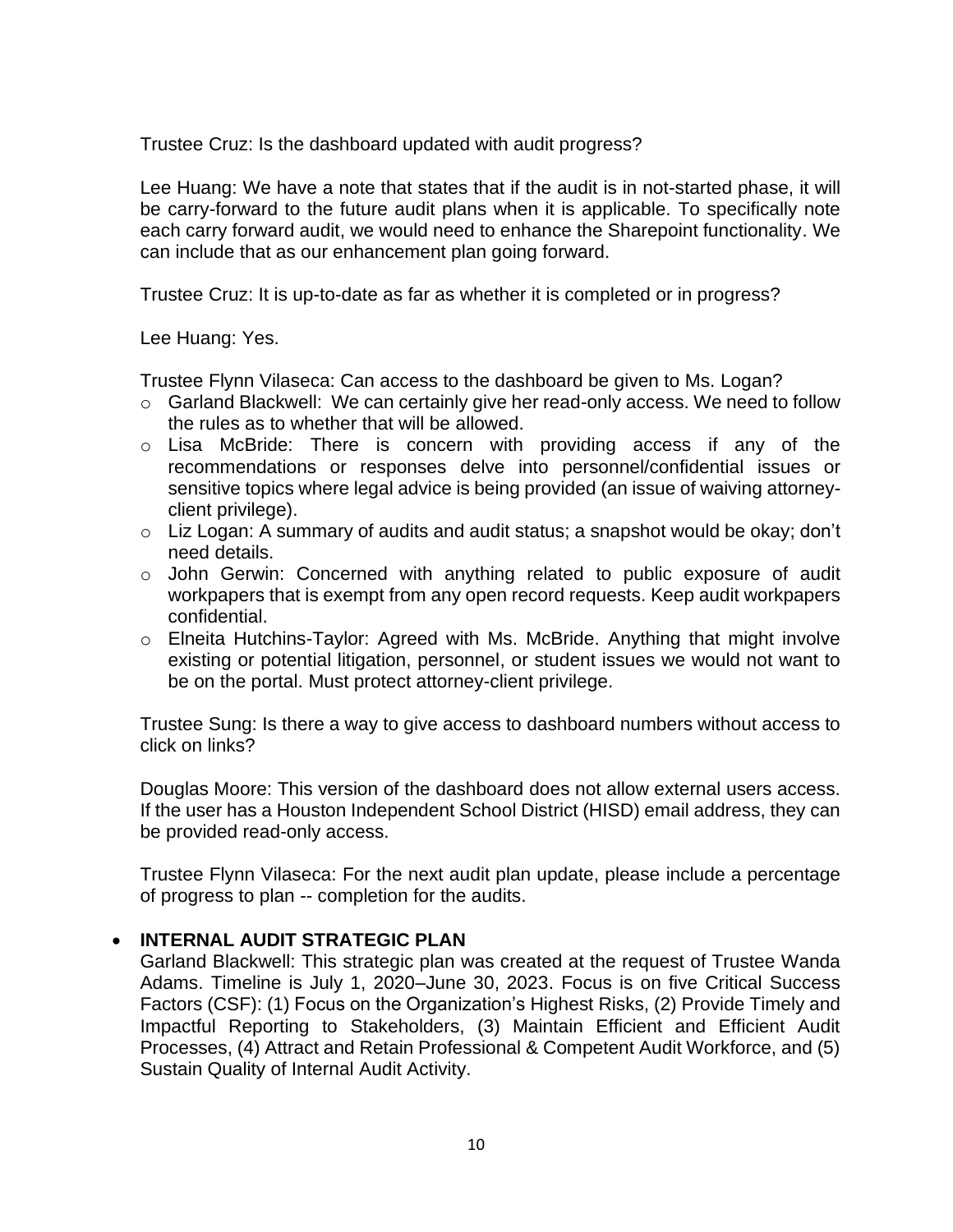Trustee Cruz: Do you have a timeline of benchmarks for the three-year plan?

Lee Huang: Yes, we have a suggested timeframe for each critical success factor. For example, for the CSF 3: Maintain Efficient and Efficient Audit Processes, by June 30, 2021.

Garland Blackwell/Lee Huang: We can give the full board the short version of this plan. Will send out after this meeting.

### • **REVIEW INTERNAL AUDIT DEPARTMENT CHARTER**

Garland Blackwell: We have developed this draft Internal Audit Department Charter and Board Counsel Lisa McBride has reviewed it and recommended changes. Once those changes have been incorporated, the charter can be finalized.

Lisa McBride: Changes suggested in the following areas: (1) Chief audit executive reports to the full board rather than to the Audit Committee, (2) the Audit Department and the chief audit executive would comply with relevant board policies, deleted "relevant"; (3) the section on roles and responsibilities of the Audit Committee was deleted and replaced with "reference the actual charter", (4) access to people and documents, indicated "will comply with any restrictions that are imposed by federal and state law or any court or administrative order".

Trustee Flynn Vilaseca: To clarify, outside of the internal review of this document for the Internal Audit Department, what is required of this committee and what is required of the board?

Lisa McBride: The Audit Committee's charter says that annually you will review the charter for the internal audit function and recommend changes to the full board. These changes could be part of your year-end report, but we probably would want this to be a separate stand-alone item because the board would need to act to accept these changes. One of the changes I made on the last page of the document was to add a signature block for the board president.

Trustee Flynn Vilaseca: This is a separate item that will be going to the full board for approval. Prepare two documents, one with all recommended changes and one that is a clean copy.

Garland Blackwell: I have reviewed Lisa McBride's changes and I agree with each one, so we can just accept those changes. I can add my signature on the one that we give to the board or can just leave it blank.

Lisa McBride: Your signature can already be on the document to show that you approve it, but no other signatures can be on it until the board approves it.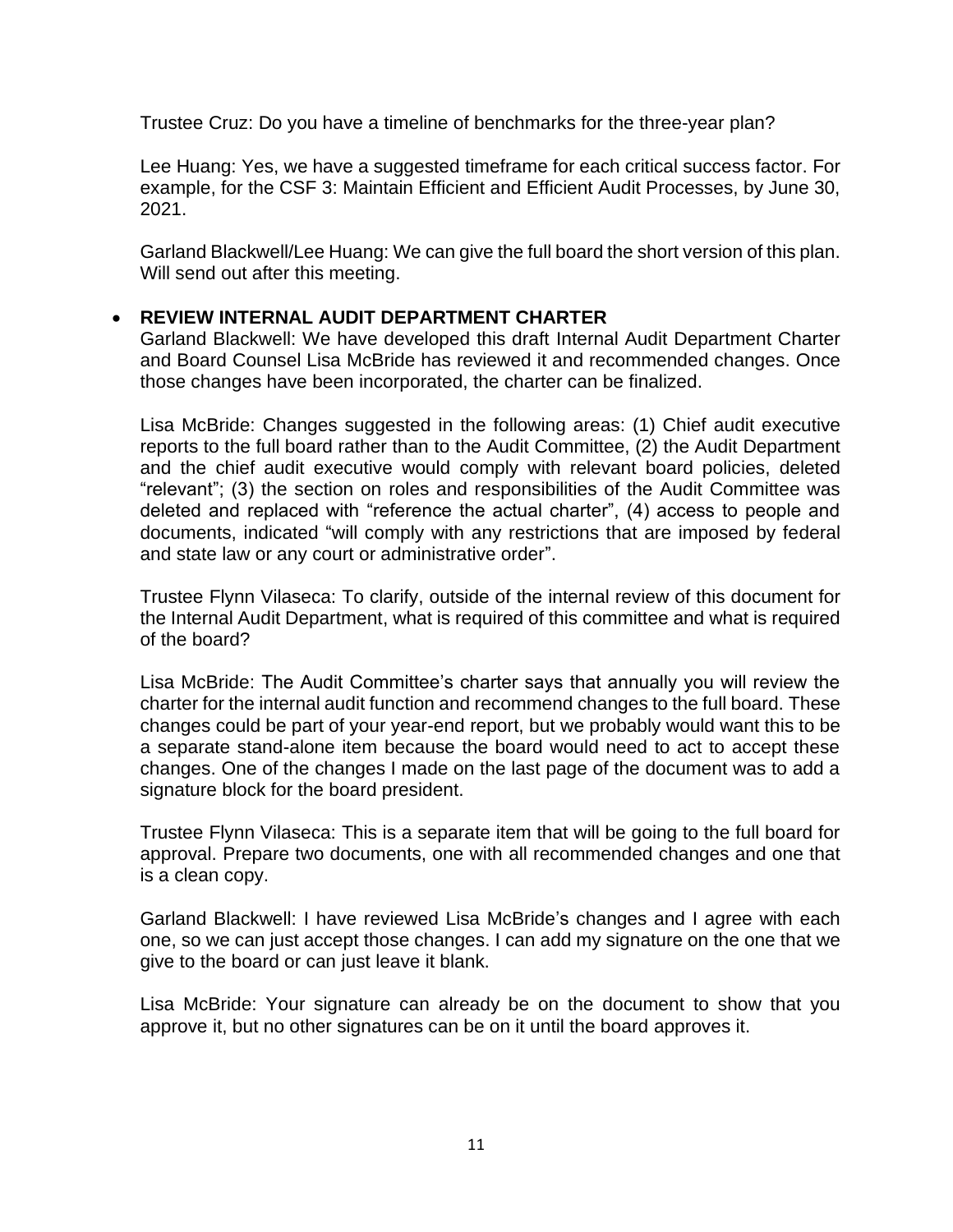Trustee Sung: If this is going to be a December agenda item, it would be helpful to have an introduction stating the purpose of the proposed updates and recommendations.

## • **OFFICE OF INTERNAL AUDIT STAFFING UPDATE**

Garland Blackwell: Our Office of Internal Audit has two departments: Internal Audit and Ethics and Compliance. There are also two individuals who report to me, Lee Huang and Douglas Moore. The Internal Audit division is fully staffed. The Ethics and Compliance Division has three vacant positions: manager, senior internal auditor, and investigator. A candidate for the manager, Ethics & Compliance has been identified; possible start-date is in November.

Trustee Flynn Vilaseca: Concerned with the vacancies in Ethics and Compliance. We need to advocate for the resources that you need to fill these positions in a timely manner. What support do you need from the committee and what needs to be identified to the administration?

Garland Blackwell: The manager, Ethics & Compliance was an officer-level position until last year. It is important that we try to get that put back to a grade 35, where it was before. Also, CAA(LOCAL) requires the position to be an officer-level position. For the other two positions that are vacant, my preference is to wait until we get the manager or officer position filled and let that person be engaged in recruiting team members.

Trustee Flynn Vilaseca: What is the process, what have you done so far to try to get that changed?

Garland Blackwell: It was lowered last year; I don't know why specifically. I would advocate for it being put back to where it was and comply with CAA(LOCAL) because we have no stability, the grade is too low.

Lisa McBride: When I look at CAA(LOCAL), I don't necessarily see that being used in a salary/pay-grade sense in terms of the compensation manual. You have a certain process for ensuring that individuals performing certain duties are placed in certain compensation levels. I don't know if the board used the word officer under the compensation system. I recommend that there be a position review.

Garland Blackwell: We are working with the Compensation Department to have that position reviewed.

Elneita Hutchins-Taylor: The process that Lisa McBride described would be consistent with how other jobs within the district are evaluated. The title, Ethics and Compliance officer, was not necessarily related to the pay grade. For example, it is no different from saying that we have a police officer. Officer is part of the title of their job, but we don't pay them at the officer level. There are specific forms (i.e., JAQ) that you complete that describes the responsibilities, supervising duties, etc. and the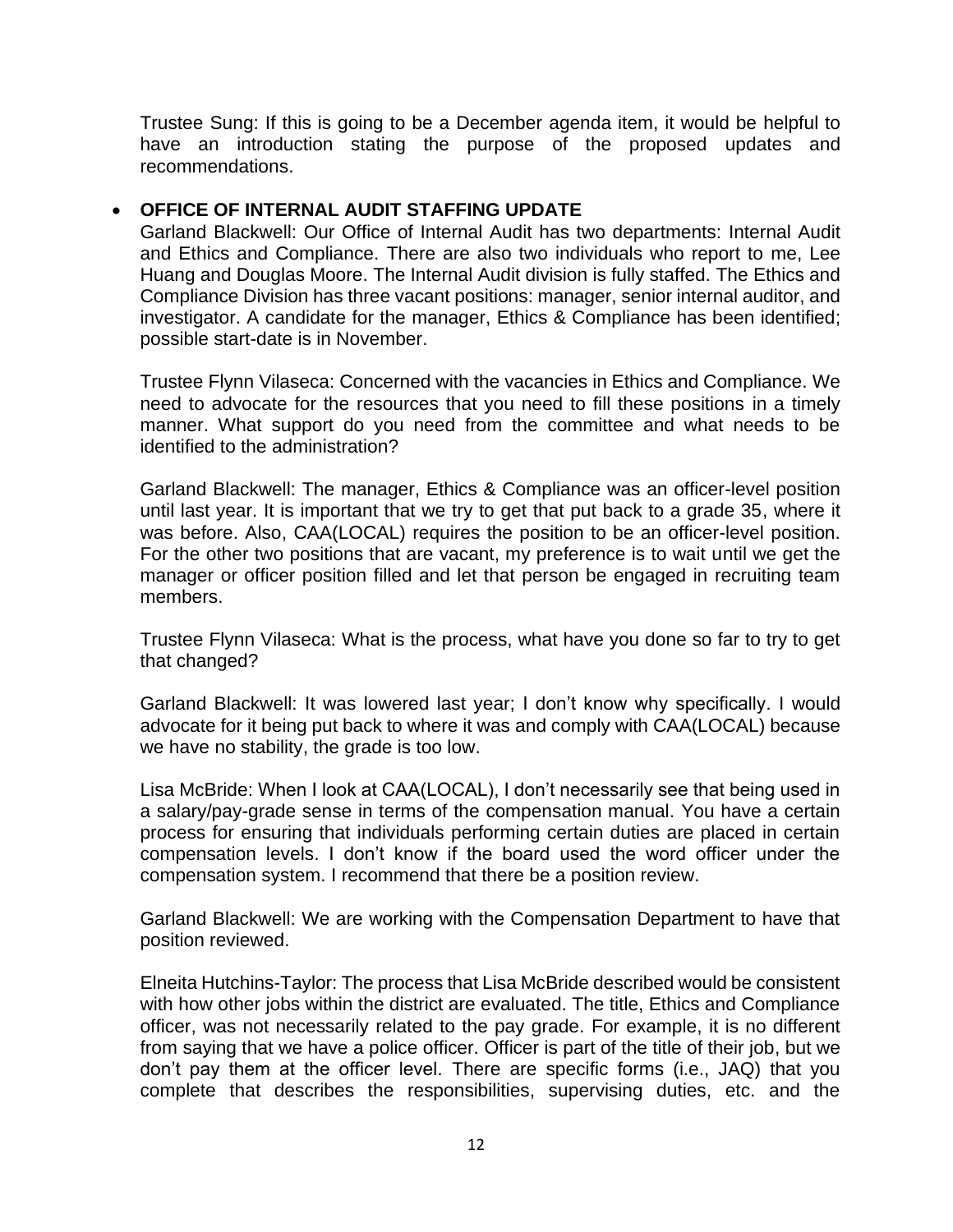Compensation Department looks at that to determine where it falls within the organization and they sometimes look at similar jobs in the marketplace.

Silvia Trinh: Connect with the chief of Human Resources, Ms. Julia Dimmitt; she will be glad to navigate you through the process.

Trustee Cruz: What is the difference in the pay grade salaries?

Garland Blackwell: Using the mid-point levels: Grade 32: \$94,519 and Grade 35: \$125,804, a significant difference.

Trustee Vilaseca: Do you know why the position went from Grade 35 to Grade 32?

Garland Blackwell: I don't know why the position was downgraded.

Trustee Flynn Vilaseca: Keep us up to date on progress.

#### • **ETHICS AND COMPLIANCE UPDATE**

Garland Blackwell: Cases come in primarily through the Alert Line, they are assessed, and are then assigned (for investigation and finalizing) to departments across the district. There were 395 (241 through School Offices) cases closed August 16, 2019 – November 3, 2020. As of November 3, 2020, there are 21 open cases (13 assigned to School Offices).

Trustee Sung: Do you have anyone assigned to do investigations?

Garland Blackwell: We have one individual assigned for investigations.

Liz Logan: Is there something that you could get external help on?

Garland Blackwell: We do have some operational funds that the district provides. I use those funds to engage external firms, i.e., for the e-Rate Audit.

## • **LEGISLATIVE BUDGET BOARD (LBB) EXTERNAL REVIEW MONITORING**

Trustee Flynn Vilaseca: This has not been a standing agenda item for some time. Recommends that the Audit Committee continue to monitor the implementation reports from the administration regarding LBB recommendations. Suggested creating a list of the recommendations and incorporate updates to discuss on a quarterly basis.

Trustee Cruz: Agrees to having the list as a standing item for the Audit Committee, administrative as well as the board items.

Trustee Flynn Vilaseca: All recommendations from the performance review would be listed.